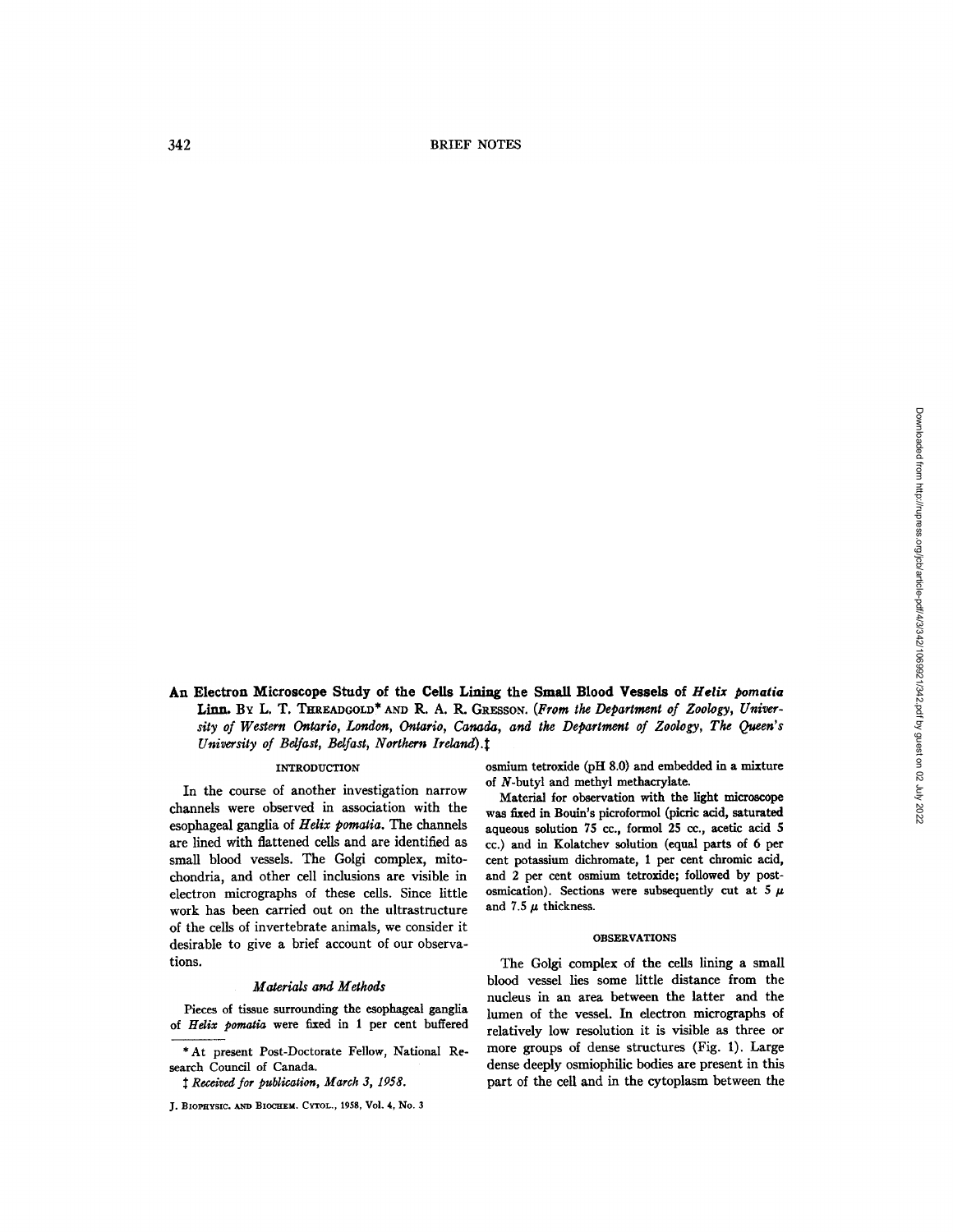Golgi complex and the lumen. A small number of bodies of similar appearance may occur in the cytoplasm close to the opposite pole of the nucleus. The nature of these bodies was not determined, but presumably they are composed of nutritive or storage material. A small number of large clear spaces, sometimes occurring singly and sometimes in contact with one another, are scattered through the cell but are not present in the vicinity of the Golgi complex. Each of these spaces appears to be enclosed by a single membrane; they possibly represent vacuoles the contents of which was dissolved out during the preparation of the tissue. When viewed with the light microscope, similar spaces are visible in cells fixed in Bouin's picroformol and in Kolatchev. In these preparations they are often larger and more numerous than in the cells shown in electron micrographs.

The examination of Kolatchev preparations with the light microscope is rendered difficult owing to the large amount of osmiophilic material present. Some of this material corresponds to the large dense bodies of electron micrographs. A number of curved rods and filaments are, however, frequently visible in the Golgi zone. In some cells they extend laterally round the anterior pole of the uncleus. We conclude that the dements of the Golgi complex revealed by the electron microscope are represented by the osmiophilic rods and filaments of cells in Kolatchev preparations.

An examination of electron micrographs of high resolution shows that the Golgi complex is composed of three components--closely applied flattened vesicles or saccules, vacuoles containing little dense material, and minute vesicles or granules (Fig. 2). The walls of the flattened vesicles are dense and their interiors comparatively dear. Frequently, a group of vesicles is intimately associated with one side of a Golgi vacuole, or almost completely surrounds a vacuole. Some of the flattened vesicles are continued from one group of vesicles to another so that, sometimes at least, neighbouring bundles are connected (Fig. 2).

The greater part of a Golgi vacuole (Fig. 2) appears in an electron micrograph as a clear space but a small amount of dense material is usually scattered through its interior. Some of this dense material seems to be membranous in form. Granules or vesicles with dense walls are scattered in the cytoplasm around the flattened Golgi vesicles and vacuoles. These, we believe, correspond to the small Golgi vesicles described by other workers.

While the present investigation was undertaken primarily with the object of determining the ultrastructure of the Golgi complex, three other components of the cytoplasm are worthy of mention. The cell or plasma membrane (Figs. 1 and 3) is *dearly* shown to possess intraeellular folds or invaginations. Membranes composed of external dense components separated by a less dense area are present in the cytoplasm (Figs. 2 and 3). These differ in appearance from the profiles of the flattened Golgi vesicles in that they are not arranged in bundles and that the less dense inner region is considerably wider than the interior of a Golgi vesicle. We identify these structures as cytoplasmic membranes which constitute the endoplasmic reticulum. Sometimes the elements of the endoplasmic reticulum occur in the neighbouthood of the Golgi complex but do not appear to be continuous with the latter. Invaginations of the plasma membrane are frequently in close topographical relationship with the endoplasmic reticulum. It is probable that some of the latter are greatly extended invaginations of the cell membrane, but it is not possible in our material to determine with certainty whether such a connection does in fact exist.

Sections of mitochondria are shown in some of our electron micrographs (Figs. 1 and 3). Their external membranes are not well defined and their interiors are dense. In many cases the internal membranes are not visible while in others they are seen as poorly defined structures. Owing to the dense nature of the intermembranous region of a mitochondrion and the poor definition of the internal membranes, we are unable to determine the arrangement of the latter.

### DISCUSSION

It is now widely accepted that the Golgi complex of the cells of vertebrate animals is composed of flattened vesicles, granules or small vesicles, and frequently large vacuoles (3, 8, I0). Further, it is claimed that the dictyosomes of germ cells and of somatic cells of invertebrates basically resemble in their fine structure the Golgi complex of vertebrate somatic cells (2-7). We believe that the Golgi complex of the cells forming the wall of the small blood vessels of *Helix* is made up of flattened vesicles, large vacuoles, and minute vesicles, and that it, therefore, closely resembles the complex of the somatic cells of vertebrates. It is of interest that in this animal neighbouring bundles of flattened Golgi vesicles are sometimes connected by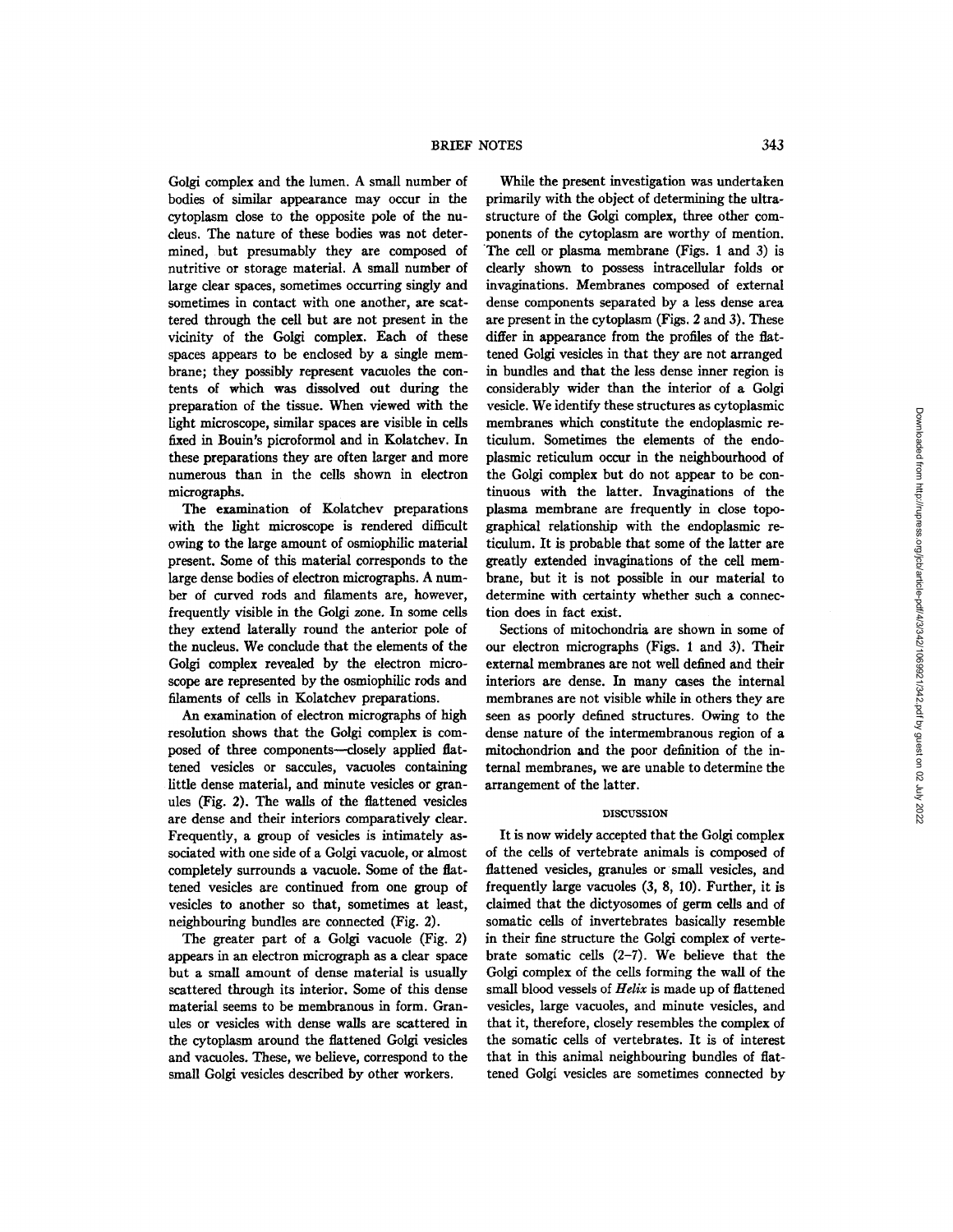a few vesides. A somewhat similar condition was previously observed in the neurons of *Patella ~Igata* (7, 9). According to Lacy (7) the Golgi lamellae of *Patella* branch and anastomose to form a network. In *Helix* branching appears to be less marked than in *Patella* and it is doubtful whether the condition in the former could be described as a true network.

Dalton and Felix (3) believe that the structures seen in electron micrographs, and formerly described as Golgi membranes, are in reality "profiles of flattened sacs." A similar daim is made by Grass6 and Carasso (6). Our conclusions support this view.

The dense nature of the mitochondria of the cells lining the small blood vessels of *Helix* is rather surprising. It is likely that the large dense bodies present in the cytoplasm arise from mitochondria, but there is no direct evidence in support of this suggestion. Reference to the relevant literature indicates that the fine structure of the mitochondria of invertebrates varies considerably according to the type of cell in which they are resident. Beams and Tahmisian (1), for example, claim that the mitochondria of the male germ cells of *Helix* differ from those of other cells examined prior to their study. They comment that *"it may*  be that further investigation will establish the difference as due to a variation in structure within the mitochondria of certain animal species." More recently Dalton and Felix (3), with reference to the mitochondria of vertebrate animals and of some unicellular organisms, remark that "the number, spacing and orientation of the internal membranes.., appeared to be characteristic for each cell type."

It is worthy of note that the elements of the endoplasmic reticulum shown in our electron micrographs are few in number and are not associated with granules. Beams, Tahmisian, Devine, and Anderson (2) consider that a "Golgi lamella" of the male germ cells of *Nemobius sp.* is some-

times extended as "a string of relatively small bead-like vacuoles.., in close approximation to dements of the endoplasmic reticuhm." In some of our electron micrographs the interiors of some of the flattened vesicles at the end of a bundle are wider than elsewhere, and consequently present an appearance somewhat similar to that described by Beams  $et$   $al$ . There is, however, no evidence that the flattened Golgi vesides of *Helix are* directly associated with cytoplasmic membranes.

We wish to thank Professor M. L. Barr, Department of Microscopic Anatomy, and Professor R. G. E. Murray, Department of Bacteriology and Immunology, University of Western Ontario, for permission to use an electron microscope and for other facilities. We are especially grateful to Dr. R. C. Buck, Department of Microscopic Anatomy, University of Western Ontario, for his willing help and advice. Our thanks are also due to Miss Patricia A. Hale, Research Assistant, Department of Zoology, The Queen's University of Belfast, who fixed and embedded the tissue and cut and stained material for examination with the light microscope.

#### **~IBLIOGRAPHY**

- 1. Beams, H. W., and Tahmisian, T. N., *Exp. Cell* **R~t~h, 1954, 6,** 87.
- 2. Beams, H. W., Tahmisian, T. N., Devine, R. L., and Anderson, *E., J. Roy. Mitt. Sot.,* 1957, 76, 98.
- 3. Dalton, A. J., and Felix, M. D., Symp. Soc. Exp. *Biol.,* 1957, 10, 148.
- 4. Gatenby, J. B., Dalton, A. J., and Felix, M. D., *Nature,* 1955, 176, 301.
- 5. Gatenby, J. B., and Lutfy, T. G., *Nature,* 1956, 177, 1027.
- 6. Grassé, P. P., and Carasso, N., *Nature*, 1957, 179, 31.
- *7. Lacy, D., Y. Biophysi¢. and Biochem. Cytol.,* 1957, 8, 779.
- 8. Lacy, D., and Challice, C. E., *Syrup. Soe. Exp. Biol.,* 1957, 10, 62.
- 9. Lacy, D., and Rogers, G. E., J. *Roy. Mitt. Sot.,*  1955, 75, 172.

# EXPLANATION OF PLATE 192

<sup>10.</sup> Sjöstrand, F. S., *Internat. Rev. Cytol.*, 1956, 5, 455.

FIG. 1. Electron micrograph of part of two cells from a small blood vessel of *Hdix pomatia.* Large dense bodies (B.) Clear spaces (S.). Part of the nucleus *(N.), the* nuclear membrane *(N.M.),* and the cell membrane *(P.M.)* are shown. Small clear spaces at the periphery are surrounded by invaginations of the cell membrane. A group of flattened Golgi vesicles  $(G.M.)$  is present between the nucleus and the lumen. M., mitochondria.  $\times$  9,273.

FIG. 2. Electron micrograph. Flattened Golgi vesicles *(G.M.).* Golgi vacuoles *(G.V.).* Small Golgi vesicles or granules *(G.G.).* At (A) the connections between adjacent bundles of flattened Golgi vesicles are shown. Cytoplasmic membranes (endoplasmic reticulum) (C.M.) are cut at various angles.  $\times$  85,000.

FIG. 3. Electron micrograph of small part of peripheral region of a cell. The cell membrane *(P.M.)* and intracellular invaglnations of the cell membrane *(I.P.M.)* are shown. Cytoplasmic membranes (endoplasmic reticulum) *(C.M.)* are cut at various angles. *M.*, mitochondrion.  $\times$  38,636.